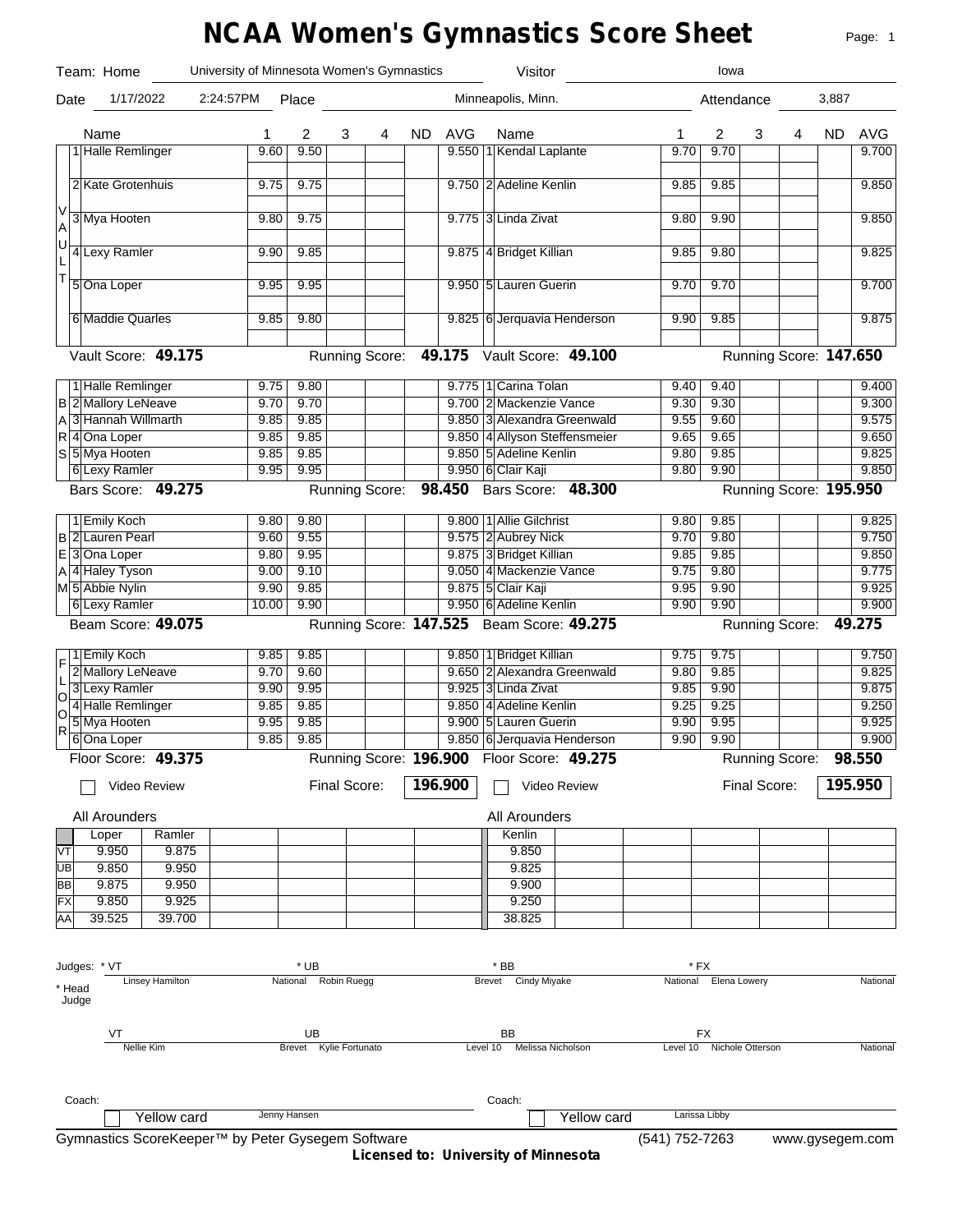## **NCAA Women's Gymnastics Score Sheet**

|                                             | Team: Visitor                   |              | <b>UCLA</b>            |              |   |      |                |                                     |   |                           |                       |   |       |          |
|---------------------------------------------|---------------------------------|--------------|------------------------|--------------|---|------|----------------|-------------------------------------|---|---------------------------|-----------------------|---|-------|----------|
| Date                                        | 1/17/2022                       | 2:24:57PM    | Place                  |              |   |      |                | Minneapolis, Minn.                  |   | Attendance                |                       |   | 3,887 |          |
|                                             | Name                            | 1            | $\overline{2}$         | 3            | 4 | ND   | AVG            | Name                                | 1 | $\overline{2}$            | 3                     | 4 |       | ND AVG   |
|                                             | 1 Emma Malabuyo                 | 9.75         | 9.70                   |              |   |      | 9.725          |                                     |   |                           |                       |   |       |          |
|                                             |                                 |              |                        |              |   |      |                |                                     |   |                           |                       |   |       |          |
|                                             | 2 Norah Flatley                 | 9.80         | 9.70                   |              |   |      | 9.750          |                                     |   |                           |                       |   |       |          |
| V                                           | 3 Brooklyn Moors                | 9.80         | 9.90                   |              |   |      | 9.850          |                                     |   |                           |                       |   |       |          |
| A                                           |                                 |              |                        |              |   |      |                |                                     |   |                           |                       |   |       |          |
| U<br>L                                      | 4 Jordan Chiles                 | 9.20         | 9.35                   |              |   |      | 9.275          |                                     |   |                           |                       |   |       |          |
| $\bar{1}$                                   |                                 |              |                        |              |   |      |                |                                     |   |                           |                       |   |       |          |
|                                             | 5 Kendal Poston                 | 9.10         | 9.05                   |              |   |      | 9.075          |                                     |   |                           |                       |   |       |          |
|                                             |                                 |              |                        |              |   |      |                |                                     |   |                           |                       |   |       |          |
|                                             | 6 Chae Campbell                 | 9.90         | 9.90                   |              |   |      | 9.900          |                                     |   |                           |                       |   |       |          |
|                                             | Vault Score: 48.500             |              |                        |              |   |      |                | Running Score: 194.850 Vault Score: |   |                           | <b>Running Score:</b> |   |       |          |
|                                             |                                 |              |                        |              |   |      |                |                                     |   |                           |                       |   |       |          |
|                                             | 1 Jordan Chiles                 | 9.85         | 9.80                   |              |   |      | 9.825          |                                     |   |                           |                       |   |       |          |
|                                             | B 2 Frida Esparza               | 9.85         | 9.85                   |              |   |      | 9.850          |                                     |   |                           |                       |   |       |          |
|                                             | A 3 Sara Ulias                  | 9.20         | 9.20                   |              |   |      | 9.200          |                                     |   |                           |                       |   |       |          |
|                                             | R 4 Ana Padurariu               | 9.10         | 9.05                   |              |   |      | 9.075          |                                     |   |                           |                       |   |       |          |
|                                             | S 5 Norah Flatley               | 9.90         | 9.90                   |              |   |      | 9.900          |                                     |   |                           |                       |   |       |          |
|                                             | 6 Margzetta Frazier             | 9.55         | 9.50                   |              |   |      | 9.525          |                                     |   |                           |                       |   |       |          |
|                                             | Bars Score: 48.300              |              |                        |              |   |      |                | Running Score: 48.300 Bars Score:   |   |                           | <b>Running Score:</b> |   |       |          |
|                                             | 1 Ana Padurariu                 | 9.85         | 9.80                   |              |   |      | 9.825          |                                     |   |                           |                       |   |       |          |
|                                             | B 2 Emma Malabuyo               | 9.65         | 9.70                   |              |   |      | 9.675          |                                     |   |                           |                       |   |       |          |
|                                             | E 3 Kendal Poston               | 8.95         | 9.00                   |              |   |      | 8.975          |                                     |   |                           |                       |   |       |          |
|                                             | A 4 Chae Campbell               | 9.90         | 9.80                   |              |   |      | 9.850          |                                     |   |                           |                       |   |       |          |
|                                             | M5 Samantha Sakti               | 9.85         | 9.85                   |              |   |      | 9.850          |                                     |   |                           |                       |   |       |          |
|                                             | 6 Norah Flatley                 | 9.75         | 9.70                   |              |   |      | 9.725          |                                     |   |                           |                       |   |       |          |
|                                             | Beam Score: 48.925              |              |                        |              |   |      |                | Running Score: 97.225 Beam Score:   |   |                           | <b>Running Score:</b> |   |       |          |
|                                             |                                 |              |                        |              |   |      |                |                                     |   |                           |                       |   |       |          |
| F                                           | 1 Sara Ulias<br>2 Norah Flatley | 9.85<br>9.85 | 9.75<br>9.85           |              |   |      | 9.800<br>9.850 |                                     |   |                           |                       |   |       |          |
|                                             | 3 Pauline Tratz                 | 9.75         | 9.65                   |              |   | 0.10 | 9.600          |                                     |   |                           |                       |   |       |          |
| $\begin{bmatrix} 1 \\ 0 \\ 0 \end{bmatrix}$ | 4 Brooklyn Moors                | 9.85         | 9.90                   |              |   |      | 9.875          |                                     |   |                           |                       |   |       |          |
|                                             | 5 Emma Malabuyo                 | 9.80         | 9.75                   |              |   |      | 9.775          |                                     |   |                           |                       |   |       |          |
| $\overline{R}$                              | 6 Chae Campbell                 | 9.85         | 9.80                   |              |   |      | 9.825          |                                     |   |                           |                       |   |       |          |
|                                             | Floor Score: 49.125             |              |                        |              |   |      |                | Running Score: 146.350 Floor Score: |   |                           | Running Score:        |   |       |          |
|                                             |                                 |              |                        |              |   |      |                |                                     |   |                           |                       |   |       |          |
|                                             | Video Review                    |              |                        | Final Score: |   |      | 194.850        |                                     |   |                           | Final Score:          |   |       |          |
|                                             | All Arounders                   |              |                        |              |   |      |                | All Arounders                       |   |                           |                       |   |       |          |
|                                             | Flatley                         |              |                        |              |   |      |                |                                     |   |                           |                       |   |       |          |
| VT                                          | 9.750                           |              |                        |              |   |      |                |                                     |   |                           |                       |   |       |          |
| UB                                          | 9.900                           |              |                        |              |   |      |                |                                     |   |                           |                       |   |       |          |
| BB                                          | 9.725                           |              |                        |              |   |      |                |                                     |   |                           |                       |   |       |          |
| FX                                          | 9.850                           |              |                        |              |   |      |                |                                     |   |                           |                       |   |       |          |
| AA                                          | 39.225                          |              |                        |              |   |      |                |                                     |   |                           |                       |   |       |          |
|                                             |                                 |              |                        |              |   |      |                |                                     |   |                           |                       |   |       |          |
|                                             | Judges: * VT                    |              | * UB                   |              |   |      |                | $*$ BB                              |   | * FX                      |                       |   |       |          |
| * Head                                      | <b>Linsey Hamilton</b>          |              | National Robin Ruegg   |              |   |      |                | Brevet Cindy Miyake                 |   | National Elena Lowery     |                       |   |       | National |
|                                             | Judge                           |              |                        |              |   |      |                |                                     |   |                           |                       |   |       |          |
|                                             | VT                              |              | UB                     |              |   |      |                | BB                                  |   | FX                        |                       |   |       |          |
|                                             | <b>Nellie Kim</b>               |              | Brevet Kylie Fortunato |              |   |      |                | Level 10 Melissa Nicholson          |   | Level 10 Nichole Otterson |                       |   |       | National |
|                                             |                                 |              |                        |              |   |      |                |                                     |   |                           |                       |   |       |          |
|                                             |                                 |              |                        |              |   |      |                |                                     |   |                           |                       |   |       |          |
|                                             | Coach:                          |              | <b>Chris Waller</b>    |              |   |      |                | Coach:                              |   |                           |                       |   |       |          |
|                                             | Yellow card                     |              |                        |              |   |      |                |                                     |   |                           |                       |   |       |          |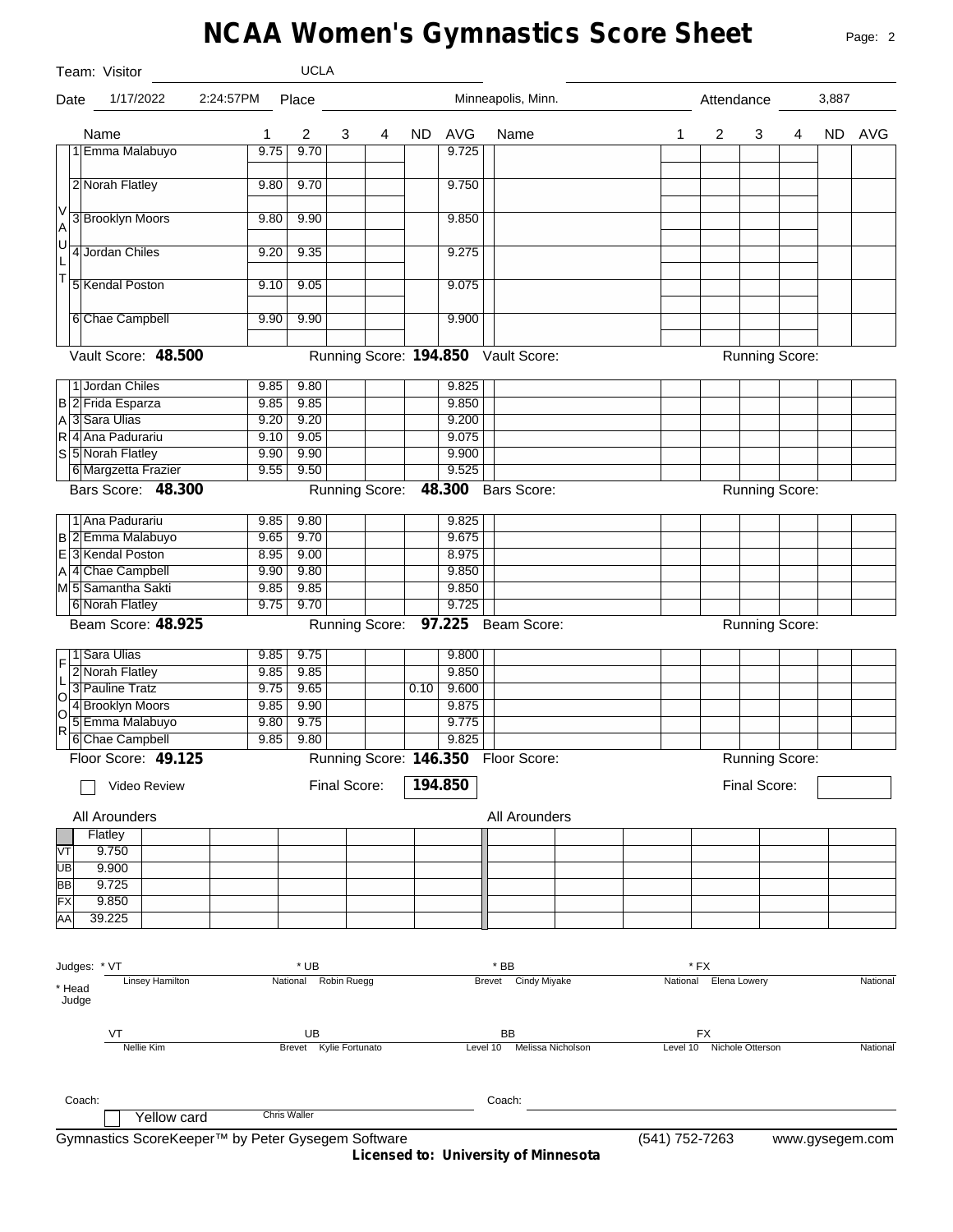## **Team Standing**

Meet: Iowa, UCLA vs Minnesota Date: 1/17/2022

|      |      |       | Page: 1          |
|------|------|-------|------------------|
|      |      |       | 1/17/2022 2:25pm |
| Rare | R≙am | Floor | Final            |

| # Team Name                                | Vault  | Bars   | Beam   | Floor  | Final   |
|--------------------------------------------|--------|--------|--------|--------|---------|
| University of Minnesota Women's Gymnastics | 49.175 | 49.275 | 49.075 | 49.375 | 196.900 |
| 2 Iowa                                     | 49.100 | 48.300 | 49.275 | 49.275 | 195.950 |
| 3 UCLA                                     | 48.500 | 48.300 | 48.925 | 49.125 | 194.850 |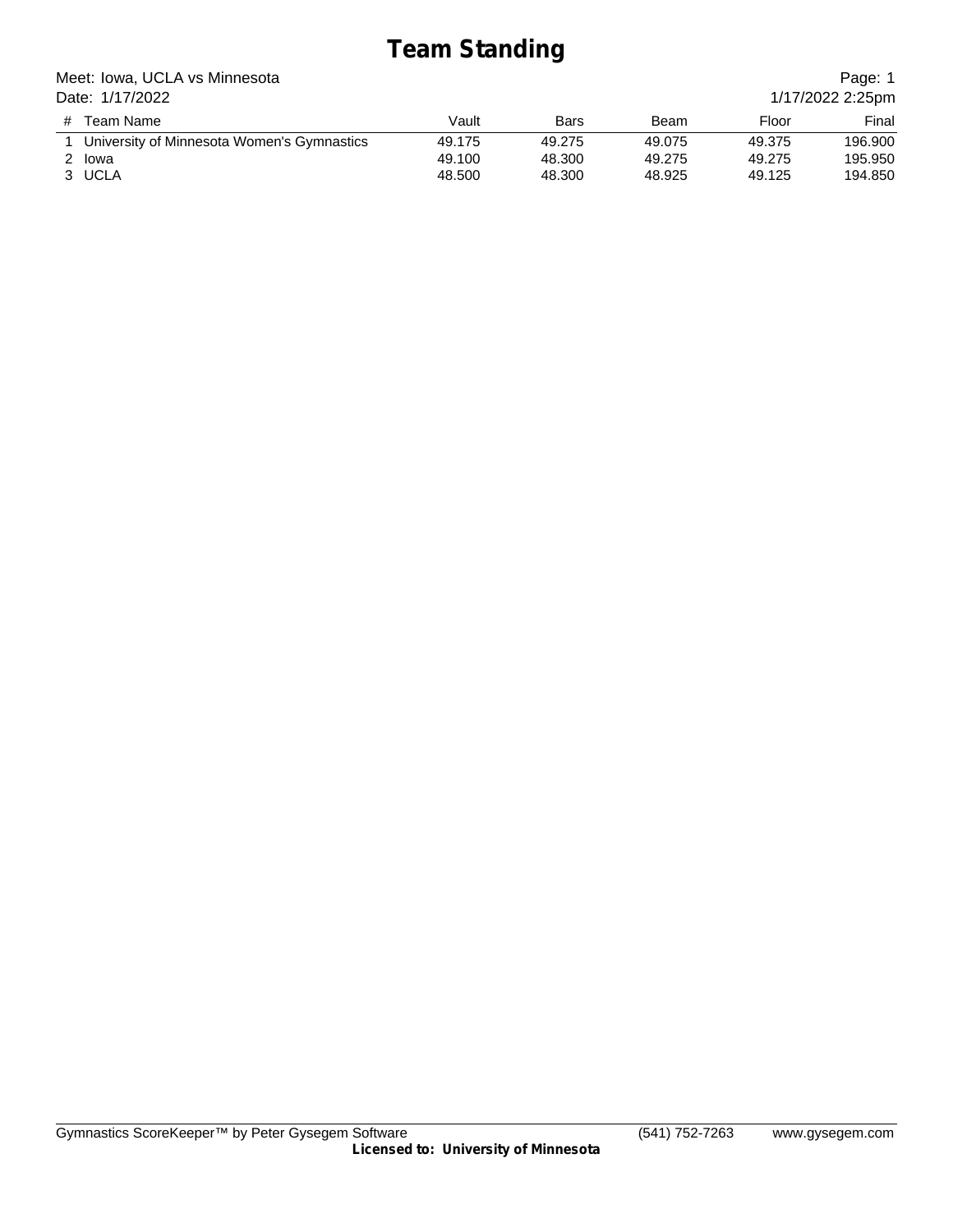### **Team Results Detail**

Meet: Iowa, UCLA vs Minnesota **Page: 1** Network 2012 1 Date: 1/17/2022 2:26pm

|             | University of Minnesota Women's Gymnastics |         |        |             |        |        | Place: 1  |
|-------------|--------------------------------------------|---------|--------|-------------|--------|--------|-----------|
|             | Num. Name                                  |         | Vault  | <b>Bars</b> | Beam   | Floor  | AllAround |
| 104         | <b>Kate Grotenhuis</b>                     |         | 9.750  |             |        |        |           |
| 105         | Mya Hooten                                 |         | 9.775  | 9.850       |        | 9.900  |           |
| 108         | <b>Emily Koch</b>                          |         |        |             | 9.800  | 9.850  |           |
| 109         | <b>Mallory LeNeave</b>                     |         |        | 9.700       |        | 9.650  |           |
| 110         | Ona Loper                                  |         | 9.950  | 9.850       | 9.875  | 9.850  | 39.525    |
| 111         | Abbie Nylin                                |         |        |             | 9.875  |        |           |
|             | 112 Lauren Pearl                           |         |        |             | 9.575  |        |           |
| 113         | <b>Maddie Quarles</b>                      |         | 9.825  |             |        |        |           |
|             | 114 Lexy Ramler                            |         | 9.875  | 9.950       | 9.950  | 9.925  | 39.700    |
|             | 116 Halle Remlinger                        |         | 9.550  | 9.775       |        | 9.850  |           |
| 120         | <b>Haley Tyson</b>                         |         |        |             | 9.050  |        |           |
| 121         | Hannah Willmarth                           |         |        | 9.850       |        |        |           |
|             |                                            | Totals: | 49.175 | 49.275      | 49.075 | 49.375 | 196.900   |
|             |                                            |         |        |             |        |        |           |
| lowa        |                                            |         |        |             |        |        | Place: 2  |
|             |                                            |         |        | Bars        |        | Floor  |           |
|             | Num. Name                                  |         | Vault  |             | Beam   |        | AllAround |
| 132         | <b>Allie Gilchrist</b>                     |         |        |             | 9.825  |        |           |
| 133         | Alexandra Greenwald                        |         |        | 9.575       |        | 9.825  |           |
| 134         | Lauren Guerin                              |         | 9.700  |             |        | 9.925  |           |
| 135         | Jerquavia Henderson                        |         | 9.875  |             |        | 9.900  |           |
|             | 136 Clair Kaji                             |         |        | 9.850       | 9.925  |        |           |
|             | 137 Adeline Kenlin                         |         | 9.850  | 9.825       | 9.900  | 9.250  | 38.825    |
| 138         | <b>Bridget Killian</b>                     |         | 9.825  |             | 9.850  | 9.750  |           |
| 140         | Kendal Laplante                            |         | 9.700  |             |        |        |           |
| 143         | <b>Aubrey Nick</b>                         |         |        |             | 9.750  |        |           |
|             | 146 Allyson Steffensmeier                  |         |        | 9.650       |        |        |           |
| 147         | Carina Tolan                               |         |        | 9.400       |        |        |           |
| 148         | Mackenzie Vance                            |         |        | 9.300       | 9.775  |        |           |
| 149         | Linda Zivat                                |         | 9.850  |             |        | 9.875  |           |
|             |                                            | Totals: | 49.100 | 48.300      | 49.275 | 49.275 | 195.950   |
|             |                                            |         |        |             |        |        |           |
| <b>UCLA</b> |                                            |         |        |             |        |        | Place: 3  |
|             | Num. Name                                  |         | Vault  | <b>Bars</b> | Beam   | Floor  | AllAround |
|             | 161 Chae Campbell                          |         | 9.900  |             | 9.850  | 9.825  |           |
| 162         | Jordan Chiles                              |         | 9.275  | 9.825       |        |        |           |
| 164         | Frida Esparza                              |         |        | 9.850       |        |        |           |
| 165         | Norah Flatley                              |         | 9.750  | 9.900       | 9.725  | 9.850  | 39.225    |
| 166         | Margzetta Frazier                          |         |        | 9.525       |        |        |           |
| 171         | Emma Malabuyo                              |         | 9.725  |             | 9.675  | 9.775  |           |
| 173         | <b>Brooklyn Moors</b>                      |         | 9.850  |             |        | 9.875  |           |
| 174         | Ana Padurariu                              |         |        | 9.075       | 9.825  |        |           |
| 175         | Kendal Poston                              |         | 9.075  |             | 8.975  |        |           |
| 176         | Samantha Sakti                             |         |        |             | 9.850  |        |           |
| 179         | Pauline Tratz                              |         |        |             |        | 9.600  |           |
| 180         | Sara Ulias                                 |         |        | 9.200       |        | 9.800  |           |
|             |                                            | Totals: | 48.500 | 48.300      | 48.925 | 49.125 | 194.850   |

Scores in bold contributed to the team score. Scores in light gray were exhibition performances.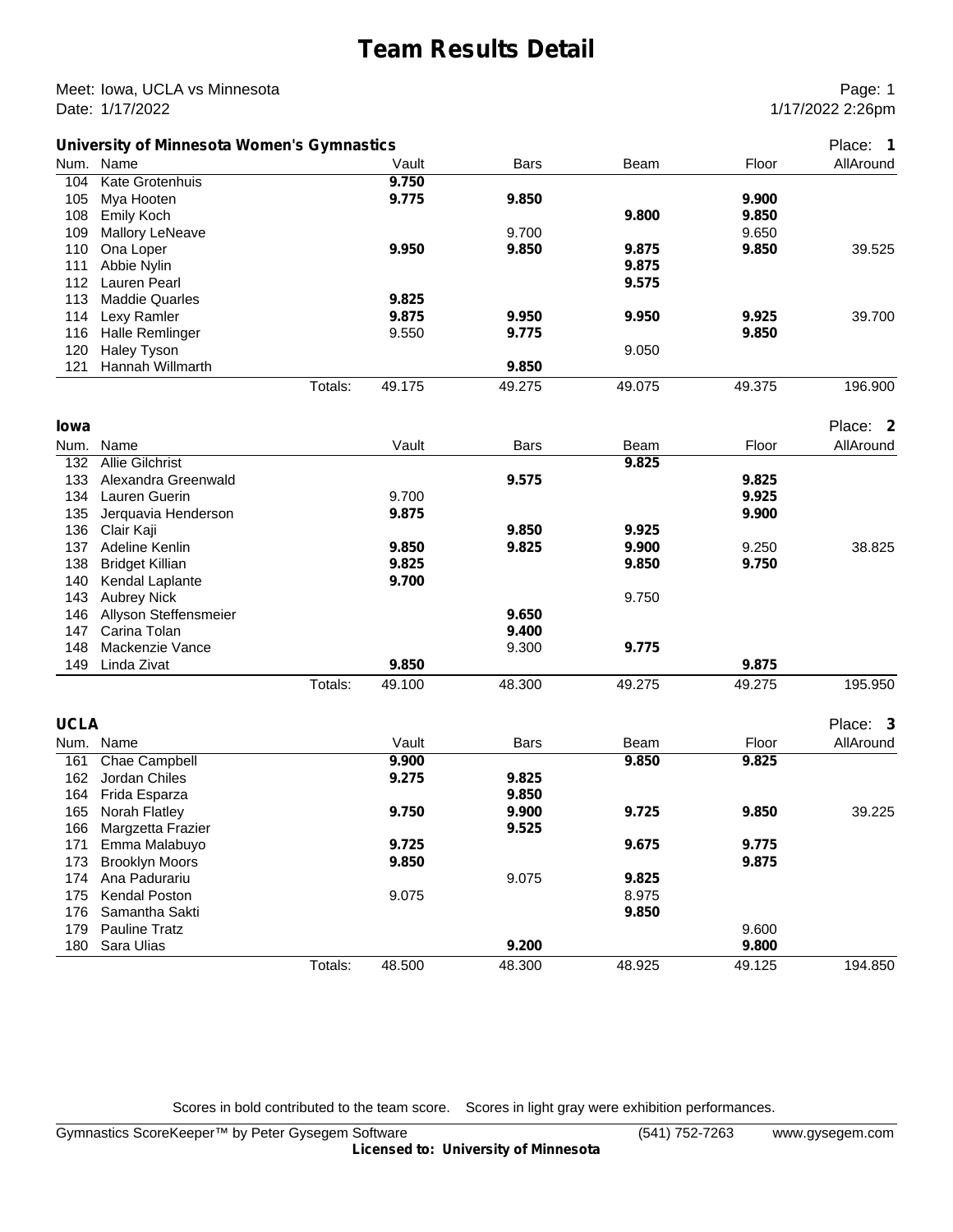#### **Individual Results on Vault**

Meet: Iowa, UCLA vs Minnesota Date: 1/17/2022

Page: 1 1/17/2022 2:26pm

|    |     | Place Number HTR* Name | <b>Team Name</b>                           | Score |
|----|-----|------------------------|--------------------------------------------|-------|
|    | 110 | Ona Loper              | University of Minnesota Women's Gymnastics | 9.950 |
| 2  | 161 | Chae Campbell          | <b>UCLA</b>                                | 9.900 |
| 3  | 114 | Lexy Ramler            | University of Minnesota Women's Gymnastics | 9.875 |
| 3  | 135 | Jerquavia Henderson    | Iowa                                       | 9.875 |
| 5  | 137 | Adeline Kenlin         | lowa                                       | 9.850 |
| 5  | 149 | Linda Zivat            | Iowa                                       | 9.850 |
| 5  | 173 | <b>Brooklyn Moors</b>  | <b>UCLA</b>                                | 9.850 |
| 8  | 113 | <b>Maddie Quarles</b>  | University of Minnesota Women's Gymnastics | 9.825 |
| 8  | 138 | <b>Bridget Killian</b> | Iowa                                       | 9.825 |
| 10 | 105 | Mya Hooten             | University of Minnesota Women's Gymnastics | 9.775 |
| 11 | 104 | Kate Grotenhuis        | University of Minnesota Women's Gymnastics | 9.750 |
| 11 | 165 | Norah Flatley          | <b>UCLA</b>                                | 9.750 |
| 13 | 171 | Emma Malabuyo          | <b>UCLA</b>                                | 9.725 |
| 14 | 134 | Lauren Guerin          | Iowa                                       | 9.700 |
| 14 | 140 | Kendal Laplante        | Iowa                                       | 9.700 |
| 16 | 116 | Halle Remlinger        | University of Minnesota Women's Gymnastics | 9.550 |
| 17 | 162 | Jordan Chiles          | <b>UCLA</b>                                | 9.275 |
| 18 | 175 | <b>Kendal Poston</b>   | <b>UCLA</b>                                | 9.075 |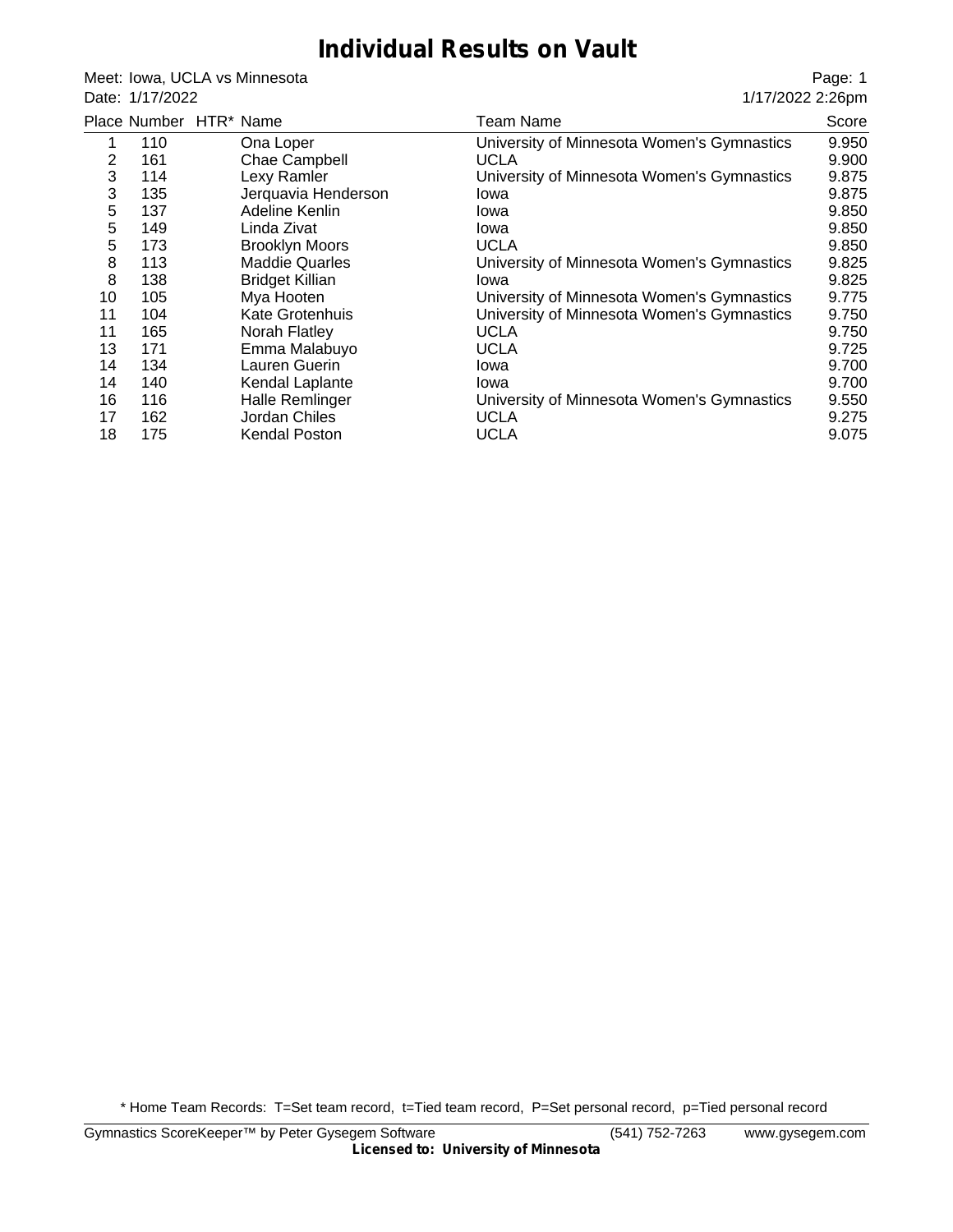#### **Individual Results on Uneven Parallel Bars**

Meet: Iowa, UCLA vs Minnesota Date: 1/17/2022

Page: 1 1/17/2022 2:26pm

|            | Place Number HTR* Name |   |                        |             | Team Name                                  | Score |
|------------|------------------------|---|------------------------|-------------|--------------------------------------------|-------|
| 1          | 114                    |   | Lexy Ramler            |             | University of Minnesota Women's Gymnastics | 9.950 |
| 2          | 165                    |   | Norah Flatley          | UCLA        |                                            | 9.900 |
| 3          | 121                    |   | Hannah Willmarth       |             | University of Minnesota Women's Gymnastics | 9.850 |
| 3          | 110                    |   | Ona Loper              |             | University of Minnesota Women's Gymnastics | 9.850 |
| 3          | 105                    |   | Mya Hooten             |             | University of Minnesota Women's Gymnastics | 9.850 |
| $\sqrt{3}$ | 136                    |   | Clair Kaji             | Iowa        |                                            | 9.850 |
| 3          | 164                    |   | Frida Esparza          | <b>UCLA</b> |                                            | 9.850 |
| 8          | 137                    |   | Adeline Kenlin         | Iowa        |                                            | 9.825 |
| 8          | 162                    |   | Jordan Chiles          | <b>UCLA</b> |                                            | 9.825 |
| 10         | 116                    |   | <b>Halle Remlinger</b> |             | University of Minnesota Women's Gymnastics | 9.775 |
| 11         | 109                    | P | <b>Mallory LeNeave</b> |             | University of Minnesota Women's Gymnastics | 9.700 |
| 12         | 146                    |   | Allyson Steffensmeier  | Iowa        |                                            | 9.650 |
| 13         | 133                    |   | Alexandra Greenwald    | Iowa        |                                            | 9.575 |
| 14         | 166                    |   | Margzetta Frazier      | <b>UCLA</b> |                                            | 9.525 |
| 15         | 147                    |   | Carina Tolan           | lowa        |                                            | 9.400 |
| 16         | 148                    |   | Mackenzie Vance        | Iowa        |                                            | 9.300 |
| 17         | 180                    |   | Sara Ulias             | <b>UCLA</b> |                                            | 9.200 |
| 18         | 174                    |   | Ana Padurariu          | <b>UCLA</b> |                                            | 9.075 |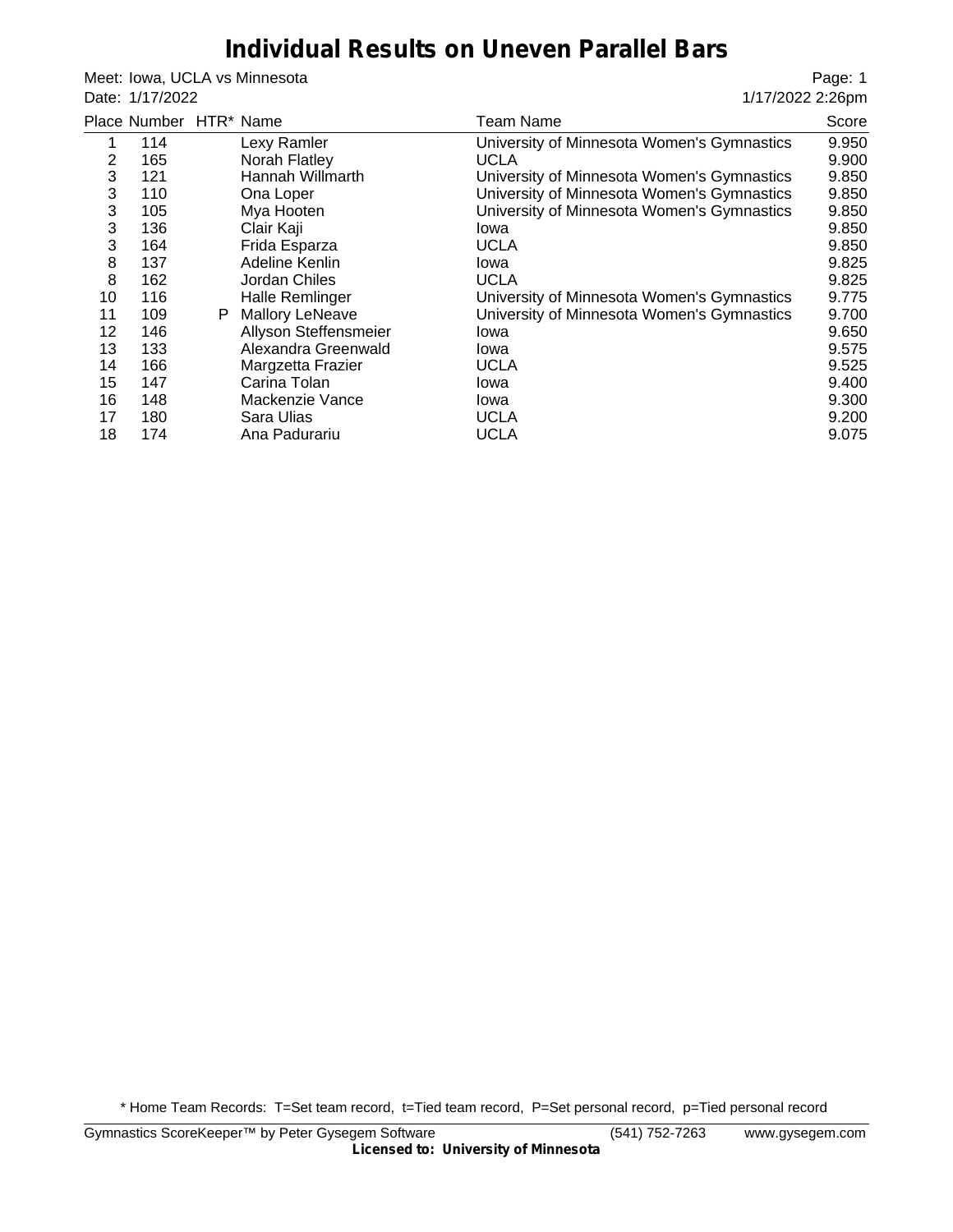#### **Individual Results on Balance Beam**

Meet: Iowa, UCLA vs Minnesota Date: 1/17/2022

Page: 1 1/17/2022 2:26pm

|     |    |                        | Team Name                                     | Score |
|-----|----|------------------------|-----------------------------------------------|-------|
| 114 |    | Lexy Ramler            | University of Minnesota Women's Gymnastics    | 9.950 |
| 136 |    | Clair Kaji             | Iowa                                          | 9.925 |
| 137 |    | Adeline Kenlin         | Iowa                                          | 9.900 |
| 110 |    | Ona Loper              | University of Minnesota Women's Gymnastics    | 9.875 |
| 111 | P. | Abbie Nylin            | University of Minnesota Women's Gymnastics    | 9.875 |
| 138 |    | <b>Bridget Killian</b> | Iowa                                          | 9.850 |
| 161 |    | Chae Campbell          | <b>UCLA</b>                                   | 9.850 |
| 176 |    | Samantha Sakti         | <b>UCLA</b>                                   | 9.850 |
| 132 |    | <b>Allie Gilchrist</b> | Iowa                                          | 9.825 |
| 174 |    | Ana Padurariu          | <b>UCLA</b>                                   | 9.825 |
| 108 |    | Emily Koch             | University of Minnesota Women's Gymnastics    | 9.800 |
| 148 |    | Mackenzie Vance        | Iowa                                          | 9.775 |
| 143 |    | <b>Aubrey Nick</b>     | lowa                                          | 9.750 |
| 165 |    | Norah Flatley          | <b>UCLA</b>                                   | 9.725 |
| 171 |    | Emma Malabuyo          | <b>UCLA</b>                                   | 9.675 |
| 112 | P. |                        | University of Minnesota Women's Gymnastics    | 9.575 |
| 120 | P  | <b>Haley Tyson</b>     | University of Minnesota Women's Gymnastics    | 9.050 |
| 175 |    | <b>Kendal Poston</b>   | <b>UCLA</b>                                   | 8.975 |
|     |    |                        | Place Number HTR* Name<br><b>Lauren Pearl</b> |       |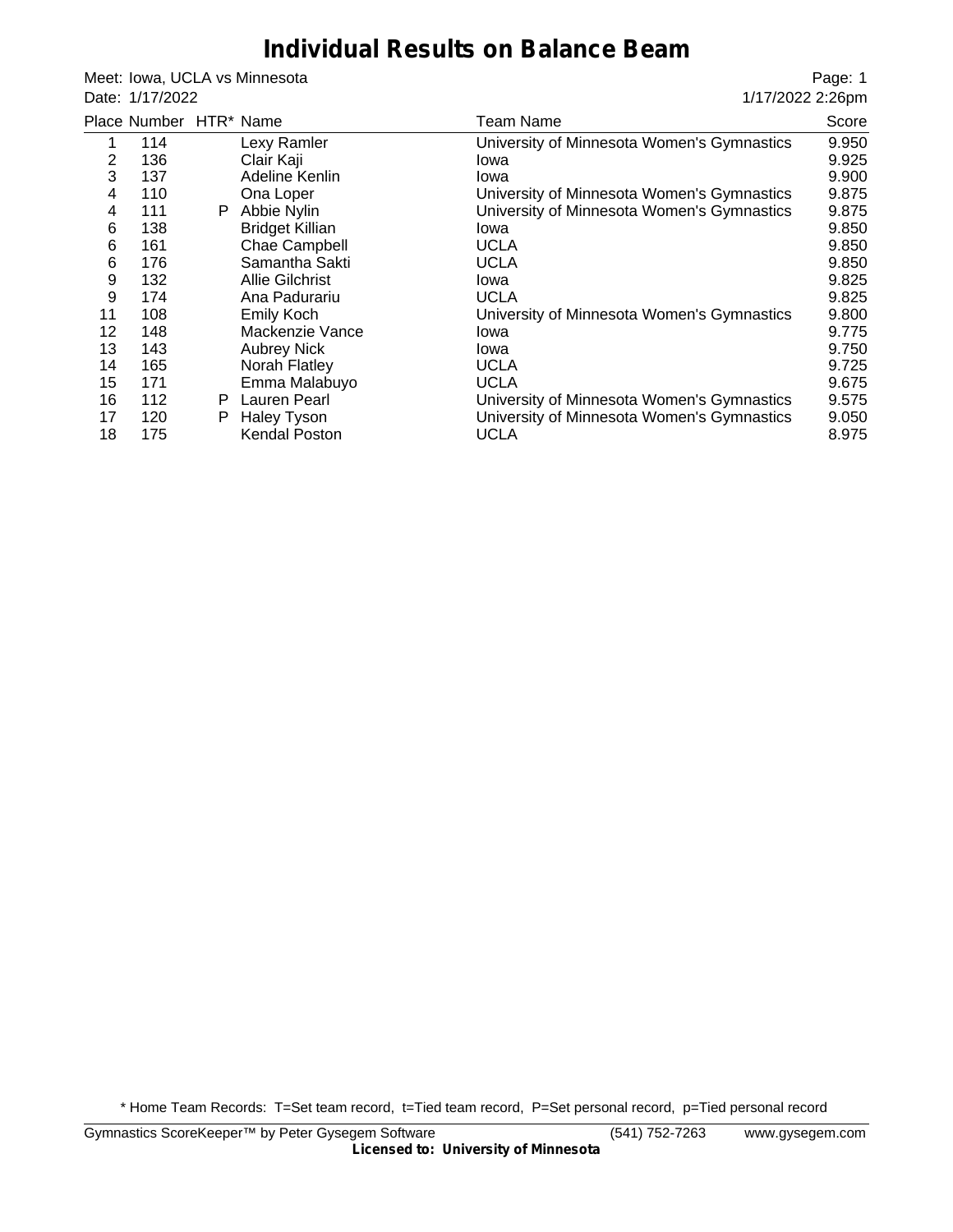#### **Individual Results on Floor Exercise**

Meet: Iowa, UCLA vs Minnesota Date: 1/17/2022

Page: 1 1/17/2022 2:26pm

|    | Place Number HTR* Name |   |                        | Team Name                                  | Score |
|----|------------------------|---|------------------------|--------------------------------------------|-------|
| 1  | 114                    |   | Lexy Ramler            | University of Minnesota Women's Gymnastics | 9.925 |
| ٠  | 134                    |   | Lauren Guerin          | Iowa                                       | 9.925 |
| 3  | 105                    |   | Mya Hooten             | University of Minnesota Women's Gymnastics | 9.900 |
| 3  | 135                    |   | Jerquavia Henderson    | Iowa                                       | 9.900 |
| 5  | 149                    |   | Linda Zivat            | Iowa                                       | 9.875 |
| 5  | 173                    |   | <b>Brooklyn Moors</b>  | <b>UCLA</b>                                | 9.875 |
| 7  | 108                    | p | <b>Emily Koch</b>      | University of Minnesota Women's Gymnastics | 9.850 |
|    | 116                    |   | Halle Remlinger        | University of Minnesota Women's Gymnastics | 9.850 |
| 7  | 110                    |   | Ona Loper              | University of Minnesota Women's Gymnastics | 9.850 |
| 7  | 165                    |   | Norah Flatley          | <b>UCLA</b>                                | 9.850 |
| 11 | 133                    |   | Alexandra Greenwald    | Iowa                                       | 9.825 |
| 11 | 161                    |   | Chae Campbell          | <b>UCLA</b>                                | 9.825 |
| 13 | 180                    |   | Sara Ulias             | <b>UCLA</b>                                | 9.800 |
| 14 | 171                    |   | Emma Malabuyo          | <b>UCLA</b>                                | 9.775 |
| 15 | 138                    |   | <b>Bridget Killian</b> | Iowa                                       | 9.750 |
| 16 | 109                    |   | <b>Mallory LeNeave</b> | University of Minnesota Women's Gymnastics | 9.650 |
| 17 | 179                    |   | <b>Pauline Tratz</b>   | <b>UCLA</b>                                | 9.600 |
| 18 | 137                    |   | Adeline Kenlin         | Iowa                                       | 9.250 |